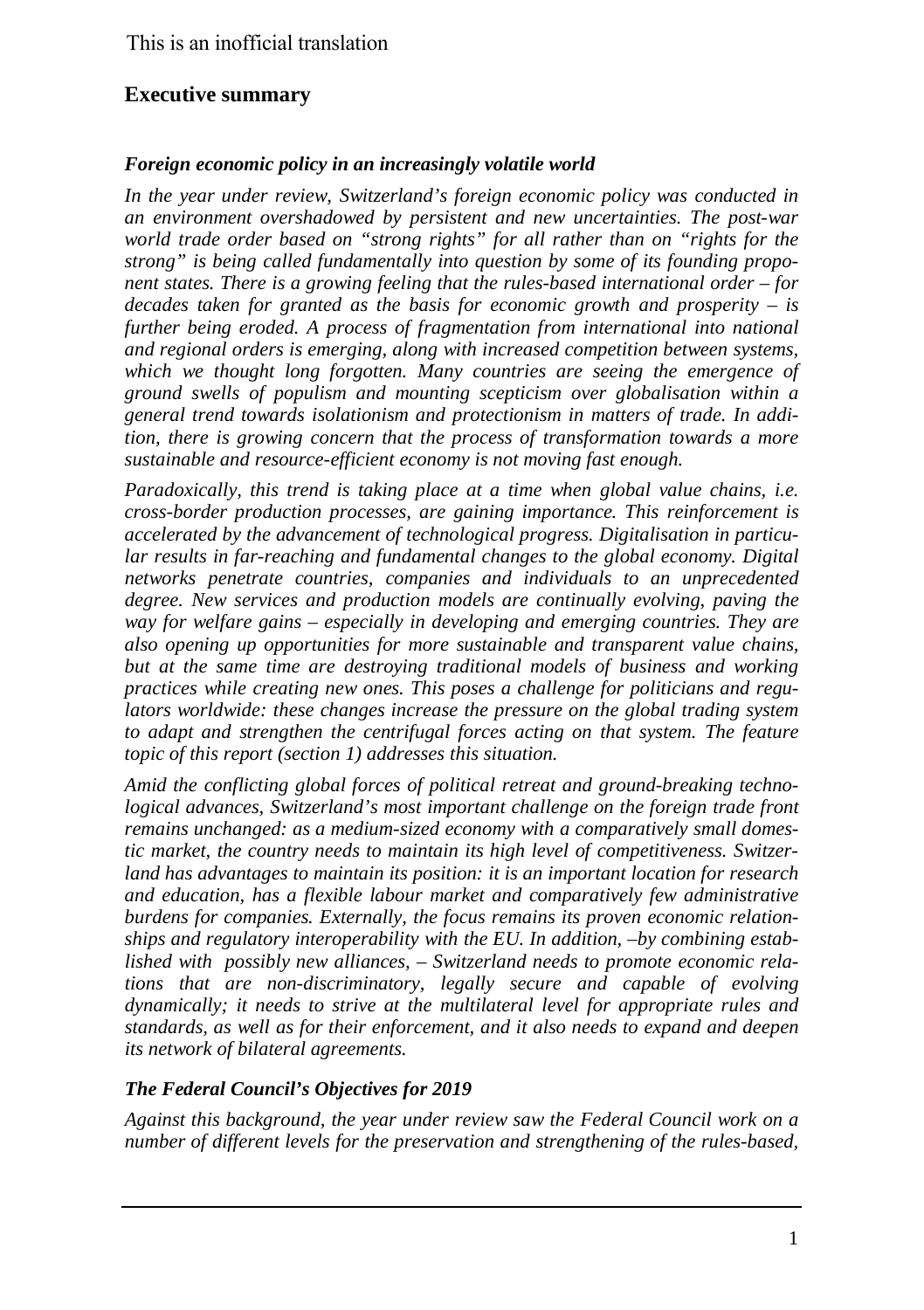*multilateral world trade order. Negotiations with the EU regarding an institutional agreement (InstA) remained a primary focus. The Federal Council undertook a broad-based consultation process regarding the outcome of the InstA negotiations. Several agreements were concluded with the United Kingdom to ensure that bilateral economic relations continue as seamlessly as possible following the UK's exit from the EU. Within the framework of EFTA, a Free Trade Agreement (FTA) was concluded with Mercosur and its Member States.*

*The present report deals with these and other events of significance to Swiss foreign trade policies (sections 2–8). The feature topic (section 1) deals with the emerging opportunities and challenges of digitalisation for Swiss foreign trade.*

*The Federal Council will present in detail the status of progress made on foreign trade policy objectives in its annual report for 2019. A provisional assessment of foreign economic policy during the year under review suggests that its goals were achieved.*

#### *Global economic situation and economic policy developments*

*Many regions saw a marked slowdown in economic growth during the year under review. This was particularly noticeable in the EU Member States during the course of the year. However, a gradual slowdown in the pace of growth in recent years was observed in America and Asia. This affected the manufacturing sector in particular – and consequently the global trade in goods. By contrast, the services sector and domestic demand in the major industrialised countries helped to offset the slowdown in the global economy.*

*The main reason for the slowdown in global trade was the ongoing trade conflict between the USA and major trading partners (cf. 2018 Foreign Trade Report). This conflict was exacerbated by numerous increases in tariffs or threats to impose further such increases. The consequences of this dispute manifested themselves most clearly in China: this country saw a weakening in both foreign trade and domestic business, which contributed to a slowdown in overall economic growth. The decline in global trade also had an impact on heavily export-focused economies such as Switzerland and Germany, even though they were not directly involved in these trade tensions.*

*In addition to trade disputes, political uncertainties in Europe (e. g. Brexit) also contributed to persisting uncertainty in global markets. This uncertainty fostered risk aversion among investors and companies as reflected in long-term interest rates, which reached at historic lows.*

*Internationally, central banks – particularly in the Eurozone, the USA and various Latin American countries – maintained or further relaxed their exceptionally expansionary monetary policies. At the beginning of the year and despite global uncertainties, stock markets enjoyed rising prices and low volatility, even if the intensification of trade conflicts temporarily led to price falls – on a massive scale in some cases.* 

*By contrast, there were positive signals on the labour markets, which were generally robust. In many countries, the unemployment rate continued to fall during the year under review and unemployment levels reached historic lows. Inflation rates which,*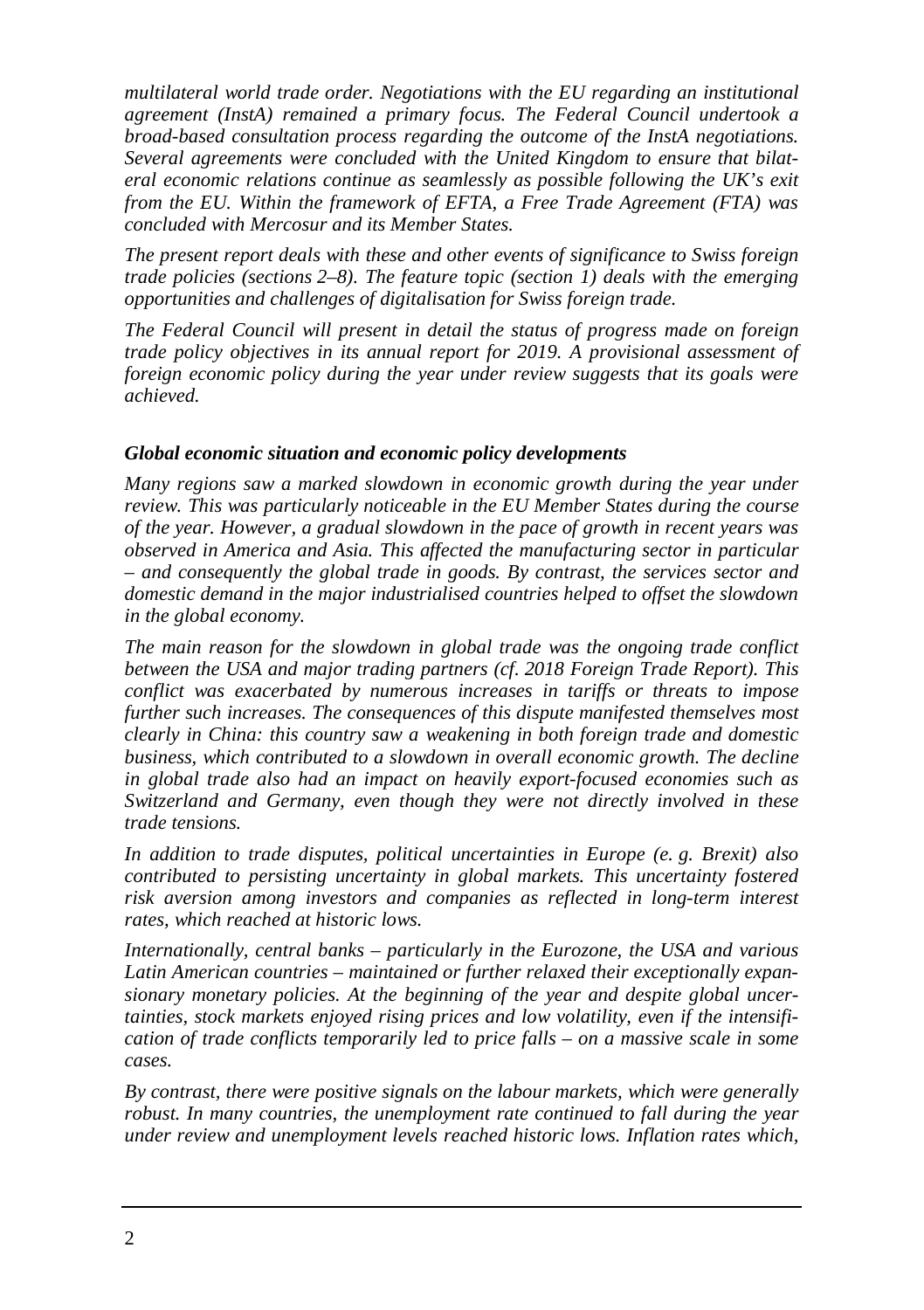*among other factors, were strongly influenced by fluctuations in oil prices, remained moderate internationally. For the most part, core inflation rates remained stable. The combination of strong labour markets and low inflation helped to fuel domestic demand. Consumer confidence remained comparatively buoyant in many countries, including the Eurozone.*

## *Economic situation in Switzerland*

*Swiss GDP growth was also below average in the first half of the year. In comparison to the global trend, however, Switzerland remained in the middle range.*

*Growth was primarily supported by consumer spending, helped in part by the robust state of the labour market. Unemployment remained low and employment growth continued – albeit at a decelerating pace. There were, however, clear differences between economic sectors. While the percentage of employment seekers continued to decline in the services sector, it increased slightly in the manufacturing sector. This trend was strongest in the mechanical and electrical engineering industries. In addition, a slight increase in short-time working was observed for the first time since 2015.*

*The Swiss economy was directly affected by the continuing global economic uncertainty. This had a negative impact on companies' investment activities. The slowdown in economic activity abroad put the brakes on exports: producers of cyclical goods such as machinery (for which exports decreased by an annual average of around 1.5 %) and metals (for which exports decreased by an annual average of around 2 %) were hit particularly hard. In addition, the Swiss franc appreciated moderately due to ongoing political uncertainties, which had a particularly negative impact on manufacturing industry. By contrast, exports of chemical and pharmaceutical products continued to grow robustly in the year under review.*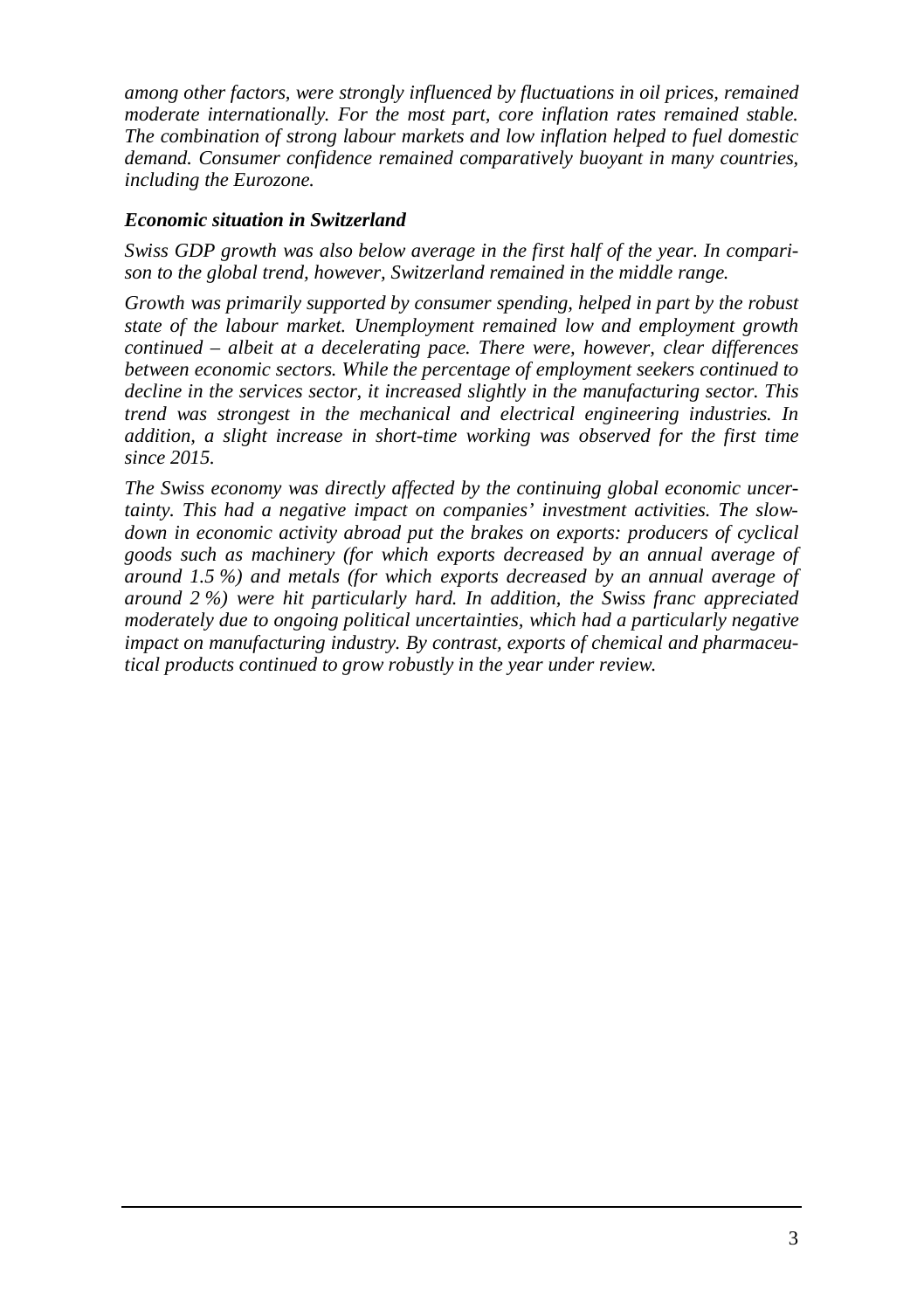#### *Summary of the contents of the 2019 Foreign Economic Policy Report and outlook for 2020*

## *Feature topic: Digitalisation and foreign trade (section 1)*

*Switzerland should continue to be one of the world's most competitive locations for business, creating and preserving jobs with high added value. If it is to retain and promote its international competitiveness and welfare standards, obstacles to the use of digital services and inputs will need to be minimised. This involves firstly identifying and dismantling unnecessary barriers to digital commerce within Switzerland. Secondly, Swiss companies should also be able to access their export markets in a digital environment without being disadvantaged. A crucial requirement is the need to minimise barriers to the cross-border transmission of data which forms the basis for the digital economy (section 1.1.2).*

*These developments present significant opportunities for Switzerland as a globallynetworked and highly-developed economy. Switzerland is already an important location for digital business and research, and the importance of that role is growing. However, Switzerland also faces challenges in such areas as the labour market, tax policy and cyber security. The country would also be disproportionately affected by restrictions on cross-border data flows to key partner countries (section 1.3).*

*While technological progress is accelerating the process of digitalisation – and thus helping to break down national borders – political counter-movements are emerging worldwide. Countries strive to assert their sovereignty in the networked digital space and seek to intervene in areas of high political priority such as security, law enforcement or the protection of privacy and personal data. Such measures may also be signs of protectionist tendencies in digital commerce. We are starting to see the emergence of regional blocs (section 1.2) which threaten to restrict the open and global nature of the Internet.*

*International economic law may contribute to transparency and help dismantle or prevent disproportionate measures. Current debates on issues such as data protection show that striking a balance between legitimate public interests – such as privacy protection – and freer trade will help shape the regulation of the international digital economy (section 1.2.4). At international level, working towards international rules and standards that are as universal as possible is in Switzerland's fundamental interest. Ongoing work in the OECD and the WTO's plurilateral e-commerce initiative could play an important role in the medium term, but bilateral instruments may also need to be developed further.*

#### *Important economic policy developments in Switzerland with a bearing on foreign trade (section 2)*

*Domestic and foreign economic policy are more closely intertwined than ever before. The regulations addressed this section focus on the Swiss economy and could potentially have a direct impact on Switzerland's international relations.*

*On the question of controls on foreign investment in Switzerland, on 13 February, the Federal Council approved the report "Cross-border investments and investment controls" as a response to parliamentary postulates 18.3376 and 18.3233 (submitted by members of the National Council Bischof and Stöckli respectively) (section 2.1).*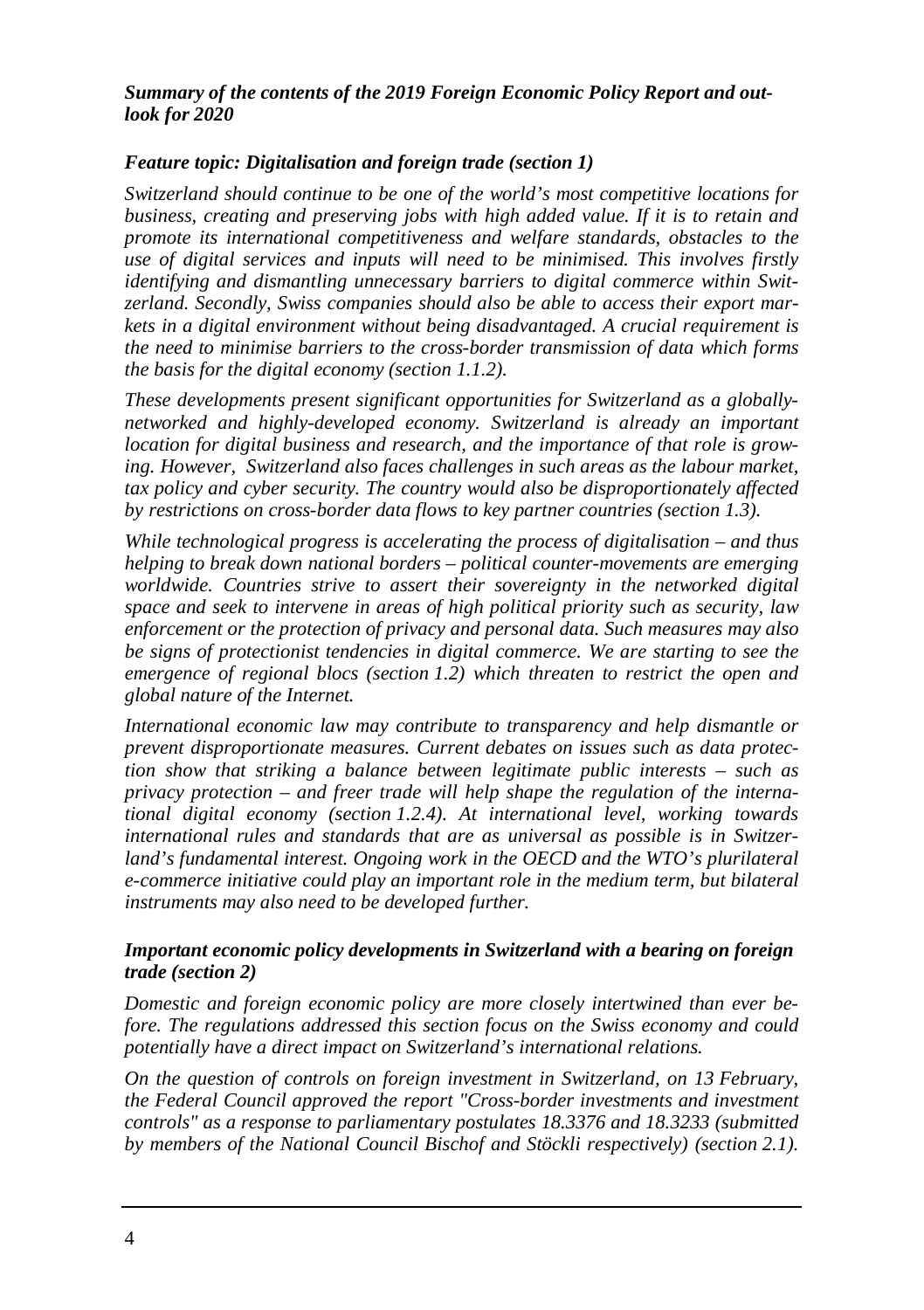*The report concluded that the introduction of controls does not currently bring any added benefit. Motion 18.3021 from Rieder "Protection of the Swiss economy through investment monitoring" is still pending before the National Council (lower house). The Federal Council has requested the rejection of this motion, which calls for the creation of a legal basis for investment control of foreign direct investments in Swiss companies. The Council of States (upper house) adopted the motion on 17 June.*

*The Federal Act on Tax Reform and OASI Financing (Old Age and Survivors Insurance) was adopted by popular referendum on 19 May (section 2.2). It entered into force on 1 January 2020. This act will ensure that Switzerland remains an attractive and competitive location for business and will safeguard jobs and tax revenues over the medium to long term. The reform also brings corporate tax law into line with international standards.*

*In the year under review, the Federal Council proposed to unilaterally abolish customs duties on imported industrial goods (section 2.3). In response to a popular initiative for fair prices ("Fair Prices Initiative"), the year under review saw the Federal Council submit an counterproposal which takes account of the core concerns of the initiative while at the same time seeking to avoid economically harmful effects on Switzerland (section 2.4).*

### *Economic relations with the EU (section 3)*

*Switzerland and the EU have been negotiating an institutional agreement (InstA) since 2014 (section 3.1.2). This agreement is intended to consolidate the existing bilateral approach to relations generally and the existing market access agreements specifically while opening the way for its further development. The Federal Council took note of the outcome of the negotiations on 7 December 2018. After several months of consultations with the Swiss stakeholders most affected, it confirmed on 7 June its positive assessment of the draft InstA and decided to request clarification for three issues: wage protection, state aid and the EU Citizens' Directive. If satisfactory solutions are found for these three issues, the Federal Council intends to sign the agreement.*

*After the European Commission decided not to extend the recognition of stock market equivalence for Switzerland due to expire on 30 June, the Federal Department of Finance (FDF) applied on 1 July a previously prepared measure for the protection of Switzerland's exchange infrastructure (section 3.1.3). This measure prohibits trading centres in the EU from offering or facilitating trading in equity securities of companies domiciled in Switzerland. The measure has so far proved satisfactory in terms of achieving its intended protective effect.*

*In the year under review, the agreement with the EU on the free movement of persons demonstrated its ability to support Switzerland's status as an attractive business location without having any negative impact on the level of employment, the unemployment rate or salaries. Net immigration from the EU/EFTA countries remained comparatively low. Making it as easy as possible to recruit skilled workers abroad is an important locational advantage, especially given the advance of digitalisation (sections 1.3 and 3.1.4).*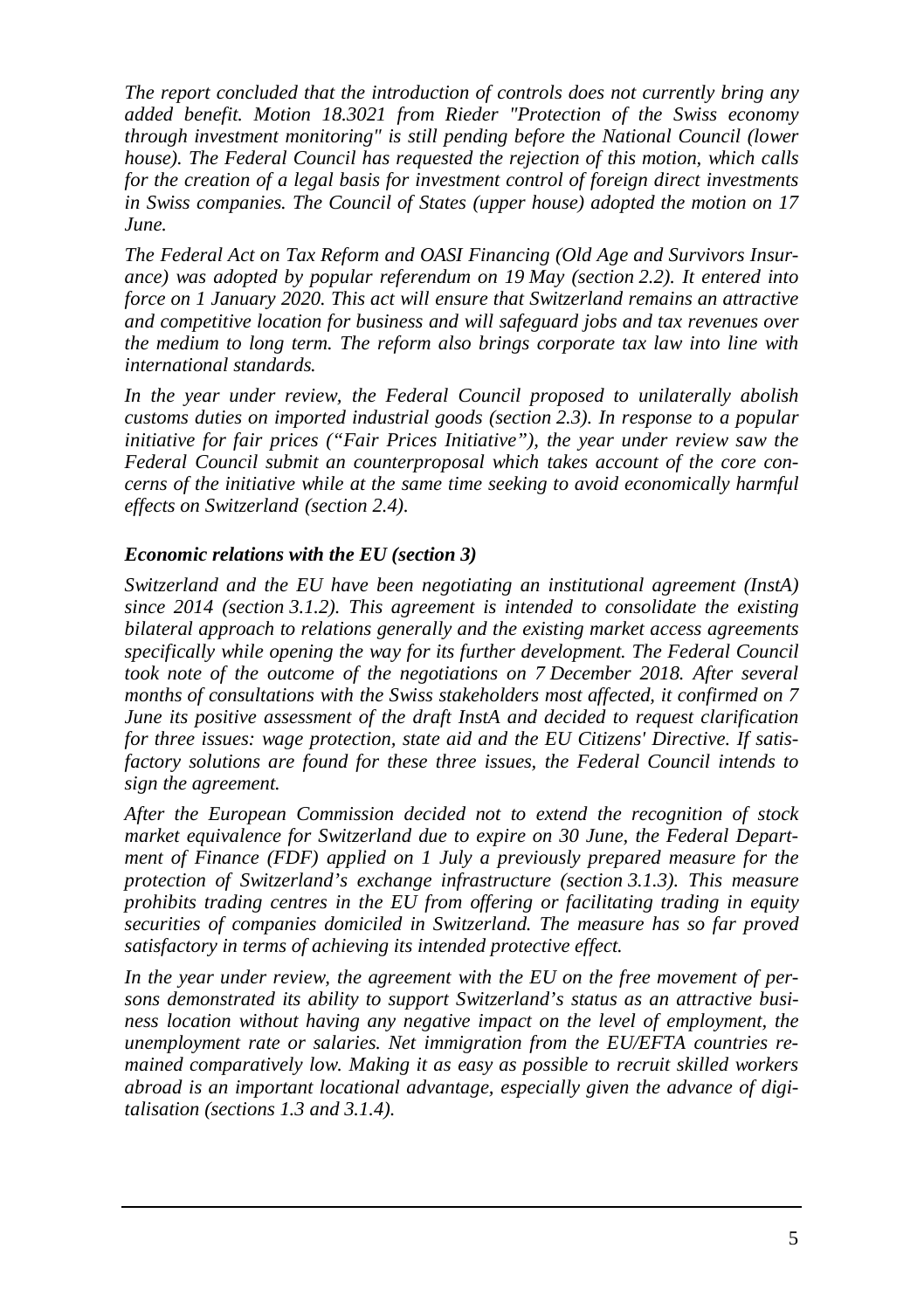*Parliament supported in principle a second financial contribution to selected EU Member States in the year under review. This should amount to a total of CHF 1.302 billion over ten years. However, Switzerland will not make any commitments as long as discriminatory EU measures against Switzerland remain in force (section 3.2).*

*As part of the "Mind the Gap" strategy adopted by the Federal Council in 2016, during the year under review an insurance agreement, a road transport agreement, a trade agreement, an agreement on citizens' rights and two temporary agreements on the mutual admission of natural persons to each country's labour markets and the coordination of social insurance schemes were signed with the United Kingdom. These agreements will come into force as soon as the bilateral agreements between Switzerland and the EU ceased to apply to the United Kingdom with the latter's departure from the EU (section 3.3).* 

*In addition, at their meeting in Luxembourg on 10 October, the EU finance ministers decided to remove Switzerland from the EU monitoring list for tax purposes ("grey" list).*

#### *International organisations (section 4)*

*The crisis in the international trading system, addressed in detail in the 2018 Foreign Trade Report, resulted in various WTO reform initiatives, which continued during the year under review (section 4.1). The pressure for reform has intensified with the blocking of appointments of members to the WTO's Appellate Body. Through plurilateral initiatives, groups of willing WTO members are pressing ahead with negotiations on selected issues with the intention of raising them in plenary session at a later date. In particular, the areas of electronic commerce (ecommerce) and domestic regulation of trade in services are showing encouraging momentum. Switzerland, along with other WTO members, has filed a dispute with the WTO's Dispute Settlement Body over USA tariffs on steel and aluminium; work on this case began in the year under review.*

*In the OECD, progress was made on conceptual work relating to current developments in the field of digitalisation (section 4.2). The OECD member states, including Switzerland, adopted the world's first recommendations on the use of artificial intelligence. At Switzerland's initiative, they also exchanged views on the subject of "ageing societies".* 

*The International Labour Organisation (ILO) marked its centenary in the year under review (section 4.3). The celebrations were hosted by Switzerland. On the occasion of this event, the organisation launched an initiative on the future of work.*

#### *Bilateral economic agreements (section 5)*

*In cooperation with the EFTA States, Switzerland concluded negotiations on a comprehensive FTA with Mercosur in August (section 5.1). In this context, a targeted environmental impact assessment was conducted for the first time. The Comprehensive Economic Partnership Agreement (CEPA) concluded with Indonesia in December 2018 was approved by Parliament. Exploratory talks with the USA on a possible FTA continued. Switzerland was also in contact with various partners*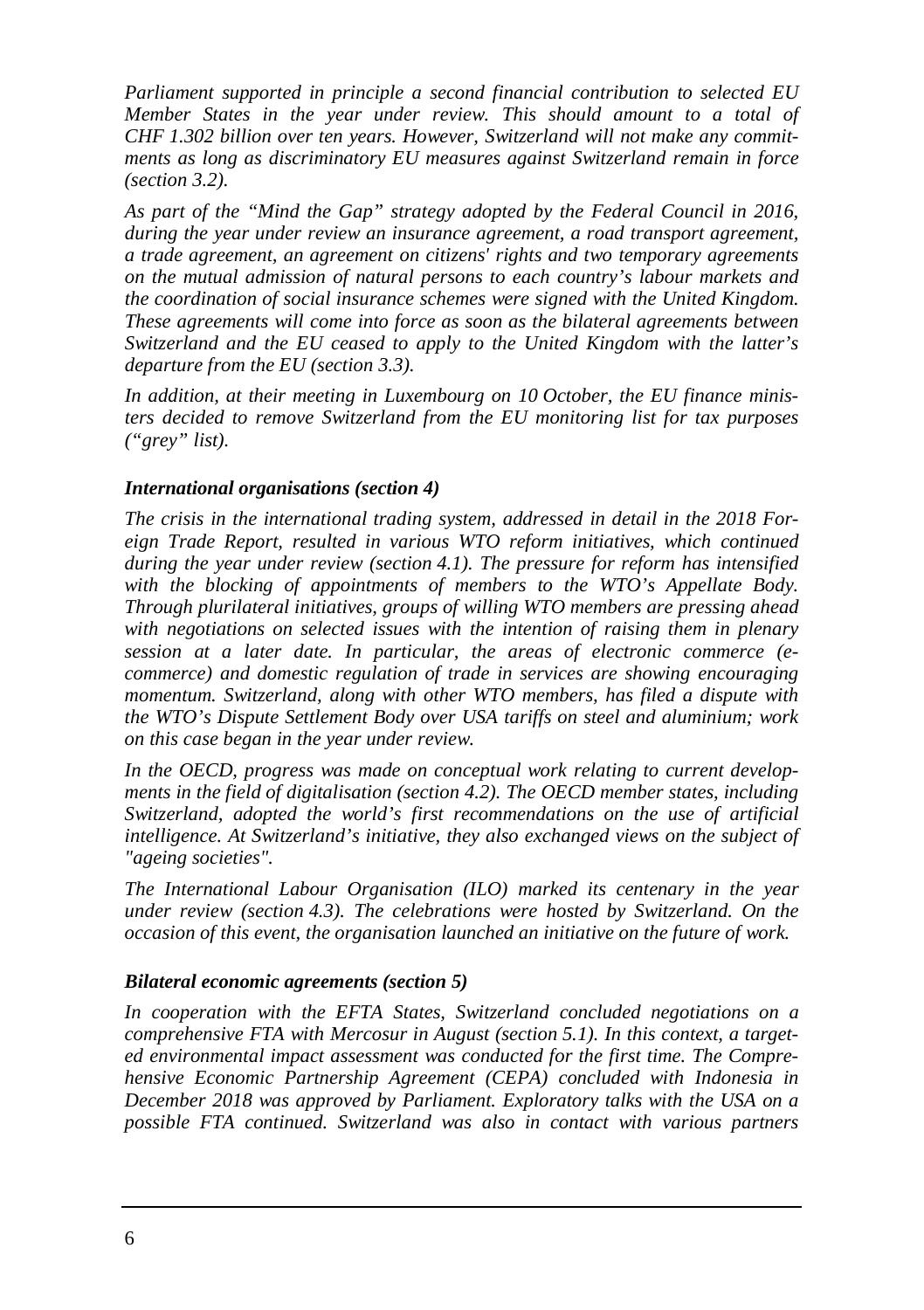*regarding the further development of existing FTAs and participated in various joint committees (section 9.1.3) and joint economics commissions (section 9.1.5).*

*Negotiations with several countries on investment protection agreements (IPAs) also continued during the year under review (sections 5.2 and 9.1.4). In addition, the Federal Council approved a negotiating mandate for the revision or conclusion of IPAs with Angola, Bolivia, the United Arab Emirates and Ecuador (section 5.2).*

*Finally, Switzerland concluded an agreement with Turkey under the Generalised System of Preferences (sections 5.3 and 9.2.3).*

# *Sustainability and responsible governance (section 6)*

*The issue of sustainability continues to take on greater importance against the background of global warming and the over-exploitation of natural resources. The year under review saw the Federal Council adopt a sustainable development strategy for the implementation of Agenda 2030 in Switzerland (section 6.1). This issue has become more important in FTAs in recent years. Switzerland and the other EFTA States have therefore revised and strengthened the EFTA model chapter on trade and sustainable development, by, among other things, introducing provisions on trade and climate change, trade and biodiversity and an updated approach to dispute resolution (section 6.2).*

*The Federal Council's action plans on responsible corporate governance, business and human rights and the "green economy" continued to be implemented and updated (section 6.4).* 

*The popular initiative "Responsible Business – for the protection of human rights and the environment" submitted on 10 October 2016 provides for due diligence and corporate liability. The Federal Council rejects this initiative, but works towards internationally coordinated rules. It awaits the conclusion of the parliamentary debate on a counter-proposal. It also considers that the rules on liability should not go beyond legislation currently in force.*

# *Economic development cooperation (section 7)*

*In the year under review, the Federal Council presented the explanatory report on the dispatch relating to the international cooperation strategy 2021–2024 to interested parties in the context of a voluntary consultation.* 

*Switzerland's international cooperation was reviewed through the peer review of the OECD Development Assistance Committee and the mid-term report on international cooperation 2017–2020 (section 7.2). Among other things, the OECD recommends that Switzerland should pool its efforts and allocate 0.5 percent of its gross national income to its public-sector development assistance. This is in line with the guideline figure set by Parliament in 2011.*

*The member states of the African Development Bank decided on a capital increase totalling USD 7 billion (section 7.2). In addition, the negotiations on the 19th replenishment of the World Bank Group's Development Fund (International Development Association, IDA) were completed.*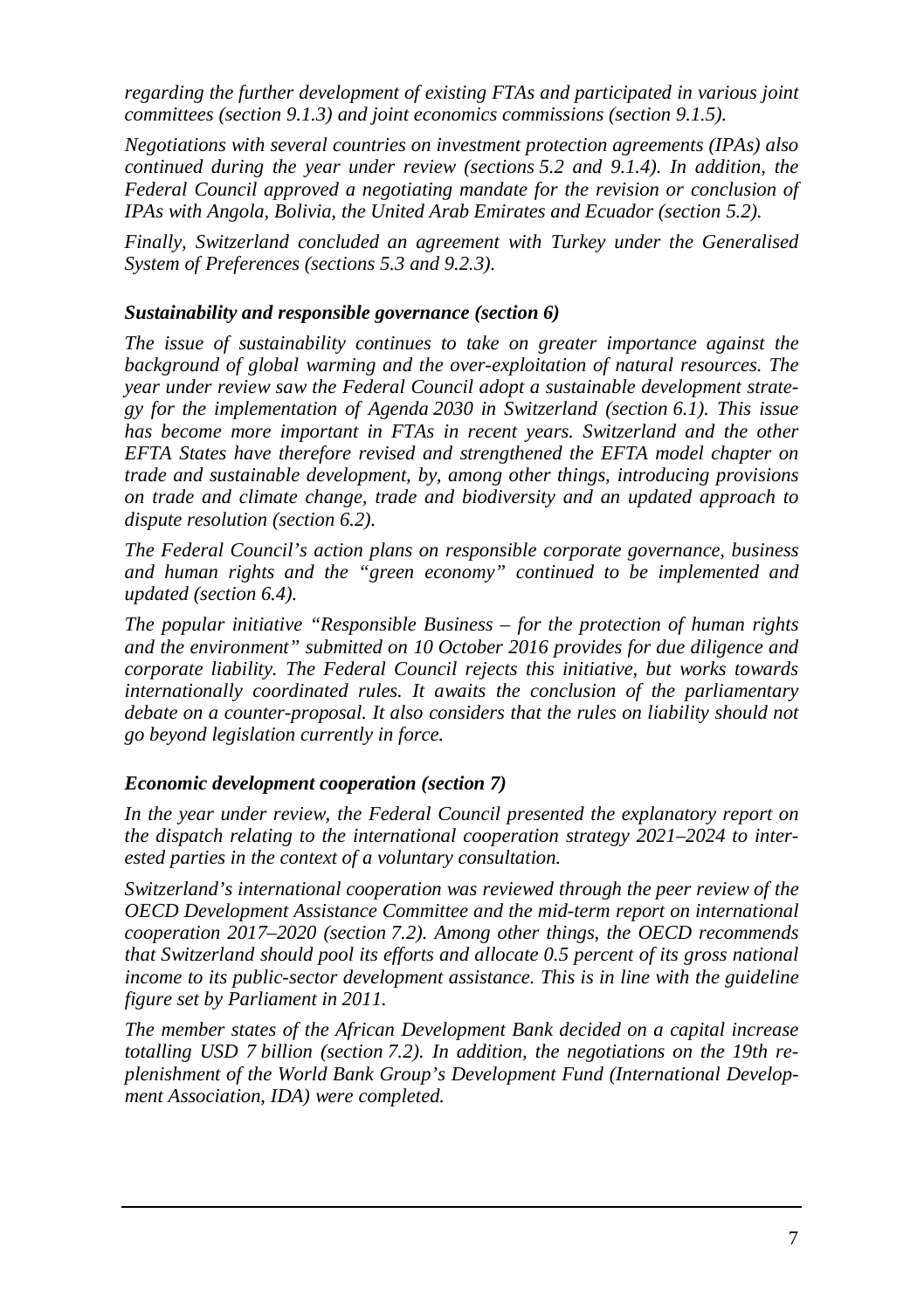## *Export controls and sanctions (section 8)*

*On 17 April, the Federal Council extended the validity period of the Ordinance on the export and brokering of goods for the surveillance of Internet and mobile communications until 12 May 2023 (section 8.1). Licences for export or brokering of such goods can be refused if the goods could serve the end recipients as means of repression.*

*On 26 March, the Business Audit Commission of the Council of States completed an inspection of the Swiss government's participation in economic sanctions (section 8.2). Overall, the inspection judged Switzerland's sanctions policy to be coherent.*

*On 14 June, the Federal Council presented the dispatch on the popular initiative "For a ban on the financing of war material manufacturers" and recommended rejecting the initiative (section 8.3). With the popular initiative "Against arms exports to countries in the grip of civil war (correction initiative)" submitted on 24 June, the initiators seek to enshrine the approval criteria for exports of war material in the constitution. The initiative also intends to reinstate the exclusion criteria for exported war materials that were adopted by the Federal Council in 2008 and adjusted slightly in 2014.* 

### *Outlook for the coming year*

*The Federal Council will continue to attach the highest priority to relations with the EU. The focus will be on efforts to reach agreement with the EU on the three abovementioned points relating to the current draft of the InstA. The EU Commission is expected to rule on whether to extend the adequacy decision for data protection in relation to Switzerland in 2020. At the European level, the preparatory work for the 2021–2027 cohesion policy should be completed in 2020. Swiss border regions will launch new cross-border programmes with their neighbours. The Federal Council will monitor these developments with a view to a second Swiss contribution to selected EU member states.*

*In addition, the Federal Council will support the reform of the WTO. It will use international forums such as the OECD to promote its economic policy interests. The further development of its free trade network and the improvement of Swiss companies' access to foreign markets also remain central pillars of Switzerland's foreign trade policy. The main focus is likely to be on free trade negotiations with India, Malaysia and Vietnam. In addition, the Federal Council intends to continue exploratory talks with the USA.*

*At the end of 2020, the OECD is planning to publish its final report on the "Tax Challenges of the Digital Economy" project, which could result in a substantial overhaul of international corporate tax legislation and would encompass the whole economy and not just digital business models. This development would have major implications for Switzerland, which is home to numerous companies with international operations.*

*In the context of implementing the updated action plan on corporate social responsibility, the Federal Council advocates due diligence checks for responsible corporate governance and encourages companies to carry out sustainability reporting. In particular, the National Contact Point under the OECD Guidelines for Multination-*